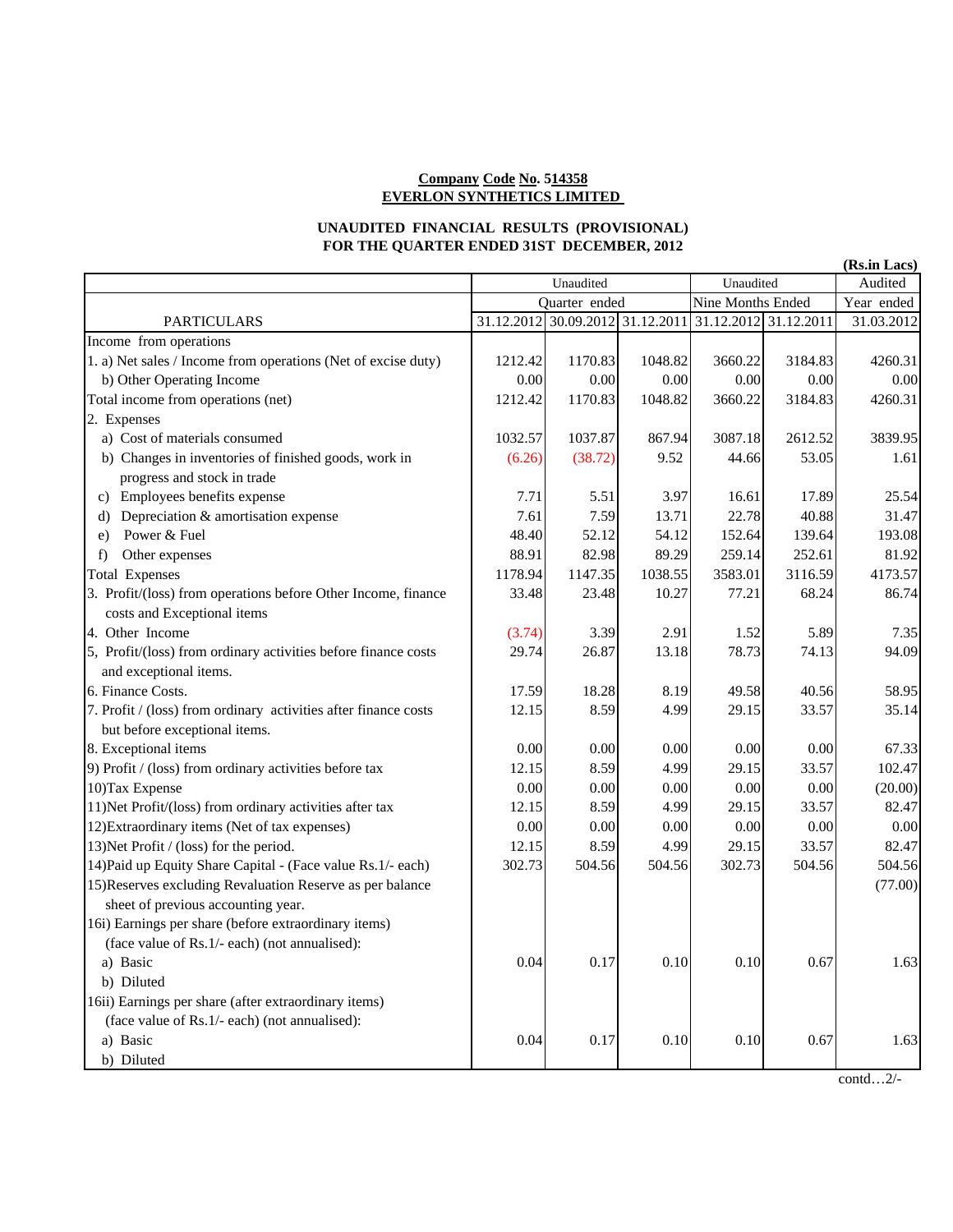|                                                              |                |        | 31.12.2012 30.09.2012 31.12.2011 31.12.2012 31.12.2011 |        |        | 31.03.2012 |
|--------------------------------------------------------------|----------------|--------|--------------------------------------------------------|--------|--------|------------|
| A. PARTICULAERS OF SHAREHOLDING                              |                |        |                                                        |        |        |            |
| 1. Public Shareholding                                       |                |        |                                                        |        |        |            |
| Number of Shares                                             | 17.22          | 21.75  | 21.82                                                  | 17.22  | 21.82  | 21.75      |
| Percentagte of shareholding<br>$\overline{\phantom{a}}$      | 56.80%         | 43.12% | 43.25%                                                 | 56.80% | 43.25% | 43.12%     |
| Promoter & promter Group shareholding<br>2.                  |                |        |                                                        |        |        |            |
| (a) Pledged / Encumbered                                     |                |        |                                                        |        |        |            |
| - Number of Shares                                           | Nil            | Nil    | N <sub>il</sub>                                        | Nil    | Nil    | Nil        |
| - Percentage of shares (as a % of the total shareholding of  |                |        |                                                        |        |        |            |
| promoter and promoter group)                                 |                |        |                                                        |        |        |            |
| - Percentage olf share (as a % of the total share capital of | Nil            | Nil    | Nil                                                    | Nil    | Nil    | Nil        |
| the company).                                                |                |        |                                                        |        |        |            |
| (b) Non-encumbered                                           |                |        |                                                        |        |        |            |
| - Number of Shares                                           | 17.22          | 28.70  | 28.63                                                  | 17.22  | 28.63  | 28.70      |
| - Percentage of shares (as a % of the total shareholding of  | 100%           | 100%   | 100%                                                   | 100%   | 100%   | 100%       |
| promoter and promoter group)                                 |                |        |                                                        |        |        |            |
| - Percentage olf share (as a % of the total share capital of | 56.80%         | 56.87% | 56.75%                                                 | 56.80% | 56.75% | 56.87%     |
| the company).                                                |                |        |                                                        |        |        |            |
|                                                              |                |        |                                                        |        |        |            |
| Particulars                                                  | 3 months ended |        |                                                        |        |        |            |
|                                                              | (31.12.2012)   |        |                                                        |        |        |            |

| Particulars                                    | 3 months ended |  |  |
|------------------------------------------------|----------------|--|--|
|                                                | (31.12.2012)   |  |  |
| B. INVESTOR COMPLAINTS                         |                |  |  |
| Pending at the beginning of the quarter        | Nil.           |  |  |
| Received during the quarter                    | Ni1            |  |  |
| Disposed of during the quarter                 | Nil            |  |  |
| Remaining unresolved at the end of the quarter | Nil            |  |  |

- 2 -